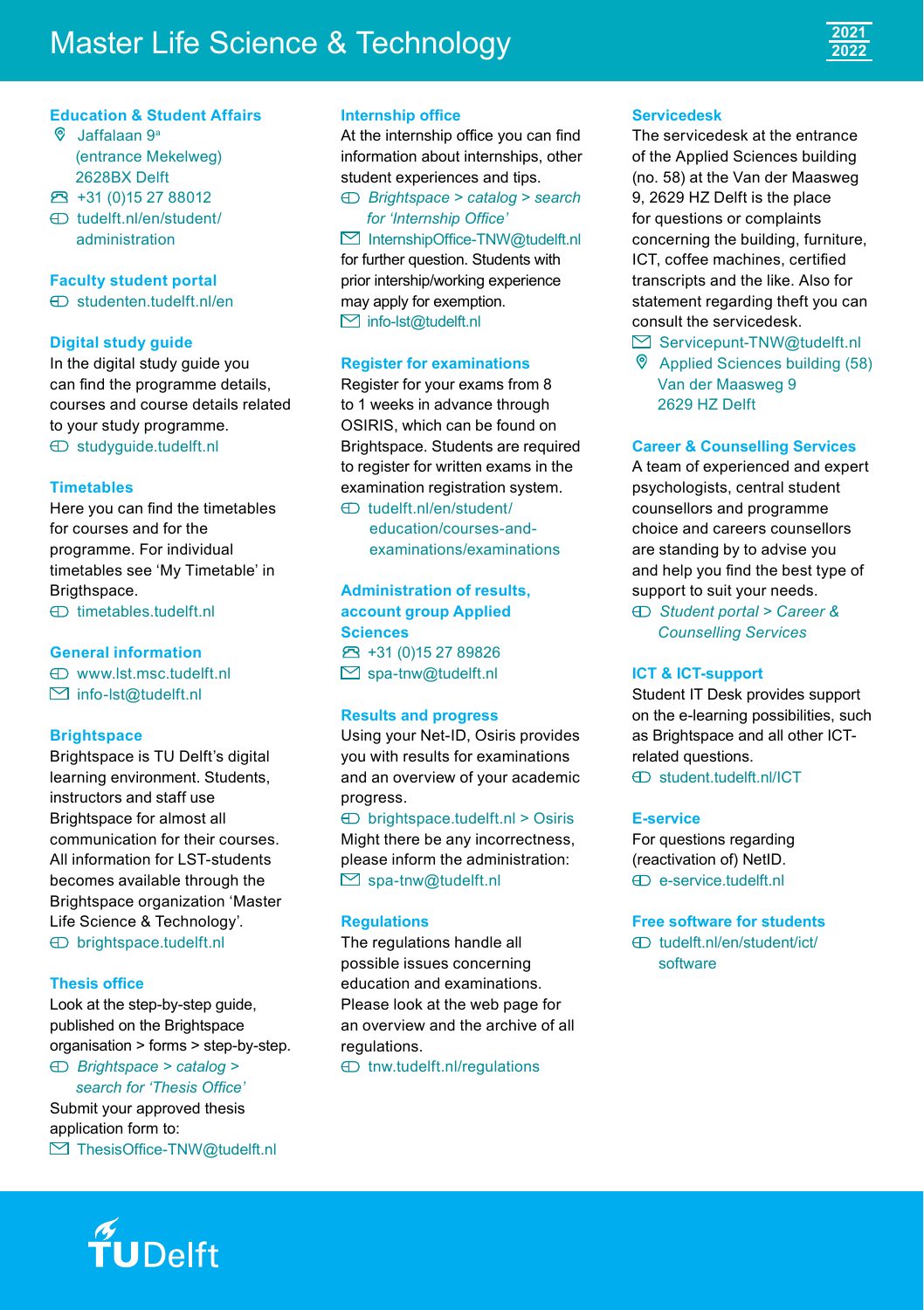#### **Director of Studies**

The programme director has final responsibility for the MSc-programme Life Science & Technology. Prof. dr. Ulf Hanefeld

- $\boxdot$  [u.hanefeld@tudelft.nl](mailto:u.hanefeld@tudelft.nl)
- Faculty of Applied Sciences, Van der Maasweg 9 Building 58, Room: C2.210

#### **Program coordinator and Academic Counsellor**

The **academic counsellor** will advise you on all kinds of study-related matters, including personal problems. The **programme coordinator** supervises the daily routine of the programme. You may ask advice if you have a problem with the organization and logistics of the programme.

 Faculty of Applied Sciences, Van der Maasweg 9, Building 58, room B0.120.

Ellen Winkler, academic counsellor  $\boxtimes$  Ellen. Winkler@tudelft.nl

Mirjam van der Geur, programme coordinator  $\boxdot$  info-lst@tudelft.n

## **Specialisation coordinators**

Faculty of Applied Sciences, Van der Maasweg 9

#### **Cell Factory**

Prof. dr. Pascale Daran-Lapujade ■ P.A.S.Daran-Lapujade@tudelft.nl Building 58, room B0.350 To make an appointment, please mail to: ■ [M.C.VanderBurg@tudelft.nl](mailto:M.C.VanderBurg@tudelft.nl%20)

#### **Biocatalysis**

Prof. dr. Frank Hollmann  $\boxtimes$  F.Hollmann@tudelft.nl

Building 58, room C2.130

To make an appointment, please mail to Frank Hollmann with 'appointment' in subject header.

#### **Biochemical Engineering**

 $\Box$  Dr. Walter van Gulik

 [w.m.vangulik@tudelft.nl](mailto:w.m.vangulik@tudelft.nl) Building 58, room C1.440

To make an appointment, please mail to Walter van Gulik with 'appointment' in subject header.

#### **Board of Examiners**

The (sub) Board of Examiners MSc-LST is charged with the responsibility of laying down the Teaching and Examination Regulations (TER) and Implementation Regulations (IR). The Board determines, among other things, examination results, deals with individual requests for exceptions in the study program (e.g. course exemptions) and acts as an intermediate between student and teachers. A student can file a request with the Board if he/she believes that the regulations lead to unfairness in his/her specific

situation and/or if he/she believes that an exceptions should be made. Any request to the Board of Examiners can be sent to the e-mail box.

- Forms for requests: [Student Portal](https://www.tudelft.nl/en/student/) > Faculties > AS > Education > Forms
- $\boxtimes$  [boardofexaminers-lst-as@tudelft.nl](mailto:boardofexaminers-lst-as@tudelft.nl)

## **Board of Studies**

The Board of Studies is an advisory body and important stakeholder in the educational process, consisting of students and teachers. The Board of Studies has among other things, the right of consent **with certain aspects** of the Teaching and Examination Regulations (TER).

Besides this important responsibility the Board of Studies has the following tasks:

- $\blacktriangleright$  To advise on all other aspects of the Teaching and Examination Regulations (TER) and the Implementation Regulations (IR) - the board has also the right of consent on certain aspects of the TER, mainly concerning the degree programme.
- $\blacktriangleright$  Annually evaluate the way of executing the TER and IR.
- $\blacktriangleright$  To monitor the quality of education in all aspects.
- $\triangleright$  To advise on all matters concerning education.

#### **Student association for Life Science & Technology: LIFE**

The student associations are the representatives of the students of the programmes. Foremost they organise drinks, excursions, lecture response groups. [svlife.nl](http://svlife.nl)

## **Study programme**

The MSc programme takes two years (120 ECTS). During that time, you will attend lectures, complete practical assignments, and participate in internships and projects. You will have to choose one of three specializations: Cell Factory, Biocatalysis or Biochemical Engineering.

#### **The composition of the MSc programme**

The study programme is completed in the following way:

#### A In the first vear (60 EC):

- $\blacktriangleright$  General compulsory courses (15 EC)
- $\blacktriangleright$  Specialization courses (18 EC)
- $\blacktriangleright$  Electives (12 EC)
- Design Project (12 EC)
- $\blacktriangleright$  Ethical, Legal & Social Issues in Biotechnology (3EC)

#### **B** In the second year (60 EC):

- $\blacktriangleright$  Master thesis project (45 EC)
- $\triangleright$  Company internship (15 EC)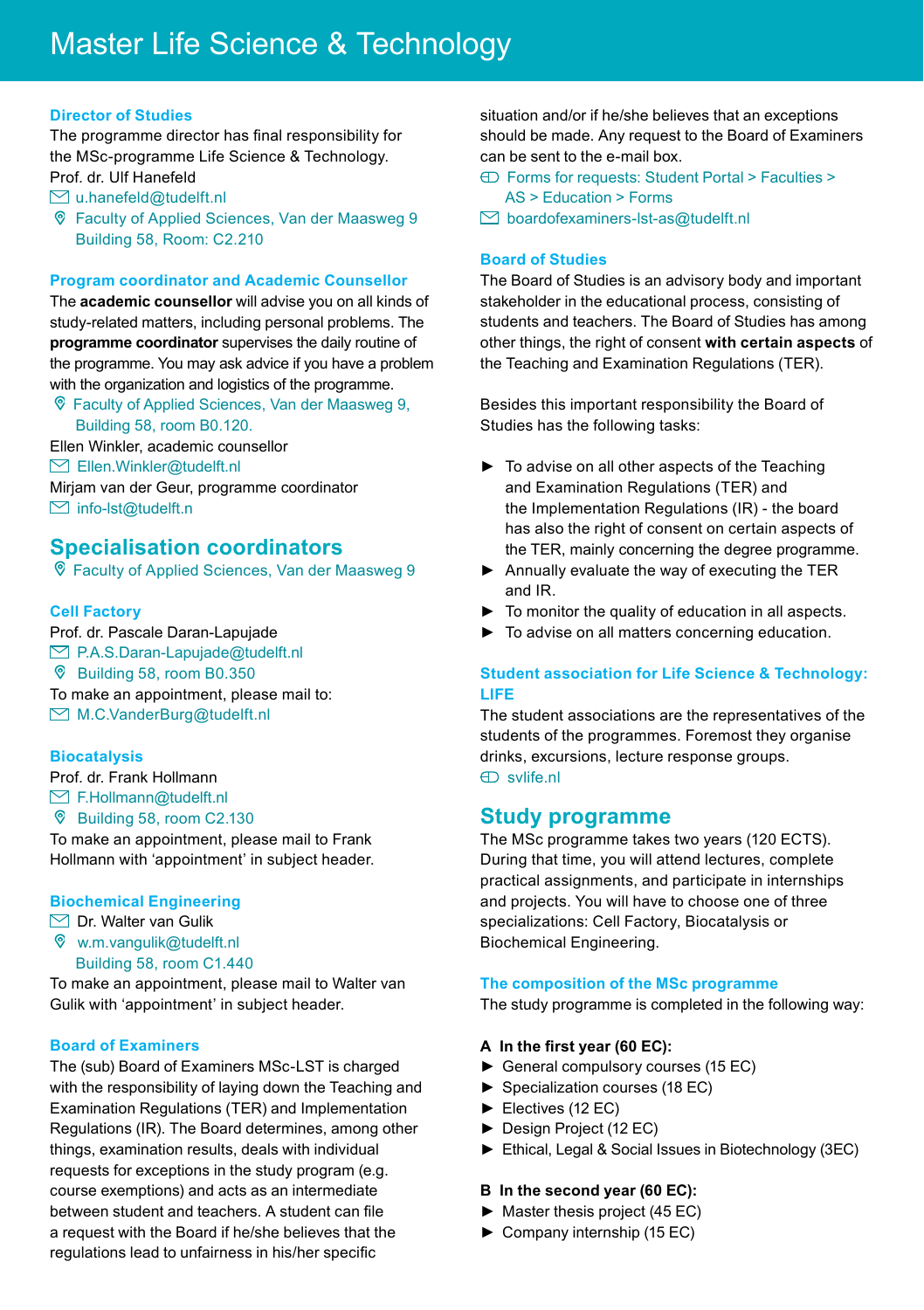## Year 1

## **1. General mandatory modules**

| Code   | Course name                                             | <b>ECTS</b> | Educ, Period | <b>Exam Period</b> |
|--------|---------------------------------------------------------|-------------|--------------|--------------------|
| LM3331 | Modelling and Computation for Life Science & Technology | 5           | x/0/0/0      | t/ht/0/0           |
| LM3341 | <b>Microbial Omics</b>                                  | 5           | x/0/0/0      | t/ht/0/0           |
| LM3451 | <b>Bioprocess Integration</b>                           | 5           | x/0/0/0      | t/ht/0/0           |
| LM3561 | Ethical, Legal and Social Issues in Biotechnology       | 3           | 0/0/0/x      |                    |
| LM3822 | Design project                                          | 12          | 0/0/0/x      |                    |
|        | General mandatory part of the exam programme            | 30          |              |                    |

## **2. Specialization courses** (Students need to complete at least 1 full specialization.)

## **2.1 Cell Factory**

| Code              | Course name                                           | <b>ECTS</b> | Educ. Period | <b>Exam Period</b> |
|-------------------|-------------------------------------------------------|-------------|--------------|--------------------|
| LM3442            | Metabolic Reprogramming                               | 6           | 0/x/x/0      | 0/0/t/0/ht         |
| LM3601            | Molecular Biotechnology & Genomics                    | 6           | 0/x/x/0      | 0/0/t/ht           |
| LM3432            | Analysis of Metabolic Networks                        | 6           | 0/x/0/0      | 0/t/ht/0           |
| 2.2. Biocatalysis |                                                       |             |              |                    |
| LM3701            | Advanced Enzymology                                   | 6           | 0/x/x/0      | 0/0/t/ht           |
| LM3731            | <b>Advanced Biocatalysis</b>                          | 6           | 0/x/x/0      | 0/0/t/ht           |
| LM3434            | Advanced Protein Chemistry and Analysis               | 6           | 0/0/x/0      | 0/0/t/0/ht         |
|                   | 2.3. Biochemical Engineering                          |             |              |                    |
| LM3741            | Fermentation Technology & Environmental Biotechnology | 6           | 0/x/x/0      | 0/0/t/0/ht         |
| LM3751            | Transport & Separation                                | 6           | 0/0/x/0      | 0/0/t/ht           |
|                   | Choice out of the 2 courses: LM3611 or LM3432         |             |              |                    |
| LM3611            | Microbial Community Engineering                       | 6           | 0/0/x/0      | 0/0/t/0/ht         |
| LM3432            | Analysis of Metabolic Networks                        | 6           | 0/x/0/0      | 0/t/ht/0           |
|                   | <b>Specialization courses</b>                         | 18          |              |                    |

### **3. Electives**

*A list of preferred electives for each specialization and the corresponding procedures for choosing electives are*  published on Brightspace MSc Life Science & Technology, accessible with a TUD NetID, or on demand through<br>∑ [info-lst@tudelft.nl](mailto:info-lst@tudelft.nl). Specific LST-electives are mentioned hereafter:

| Code      | Course name                              | <b>ECTS</b> | Educ, Period | Exam Period |
|-----------|------------------------------------------|-------------|--------------|-------------|
| LM3771    | <b>Protein Engineering</b>               | 3           | 0/x/0/0      | 0/t/h/0     |
| LM3311    | Green Chemistry & Sustainable Technology | 3           | 0/0/0/x      | 0/0/0/t/ht  |
| LM3581-NB | Metabolic Systems Biology                | 3           | 0/0/x/0      |             |
| LM3351    | Topics in Biotechnology - Theory         | $3 - 5$     | 0/0/x/0      |             |
| LM3356    | Topics in Biotechnology - Practical      | $10 - 12$   | 0/0/x/x      |             |
| LM3691    | iGEM                                     | 18          | Start 3      |             |
|           | <b>Elective courses</b>                  | 12          |              |             |

## Year 2

## **4. Projects**

| Code      | Course name                                | ECTS. | Educ, Period | <b>Exam Period</b> |
|-----------|--------------------------------------------|-------|--------------|--------------------|
| LM3901    | Master Thesis Project (MEP)                | 45    |              |                    |
| A: LM3803 | Company Internship                         | 15    |              |                    |
|           | B: TUD4040 Joint Interdisciplinary Project | 15    | Period 1     |                    |
| C: LM3804 | Non-industrial Internship project*         | 15    |              |                    |
|           | <b>Total year 2</b>                        | 60    |              |                    |

A. We expect MSc students LST to perform a COMPANY INTERNSHIP (LM3803, 15 EC), preferably after the MEP.

B. An alternative is participation in the JOINT INTERDISCIPLINARY project (TUD4040, 15 EC)

C. In exceptional cases, the programme coordinator may allow a student to carry out a non-industrial internship project

(LM3804, 15 EC) with learning outcomes equivalent to those of the Company Internship LM3803.